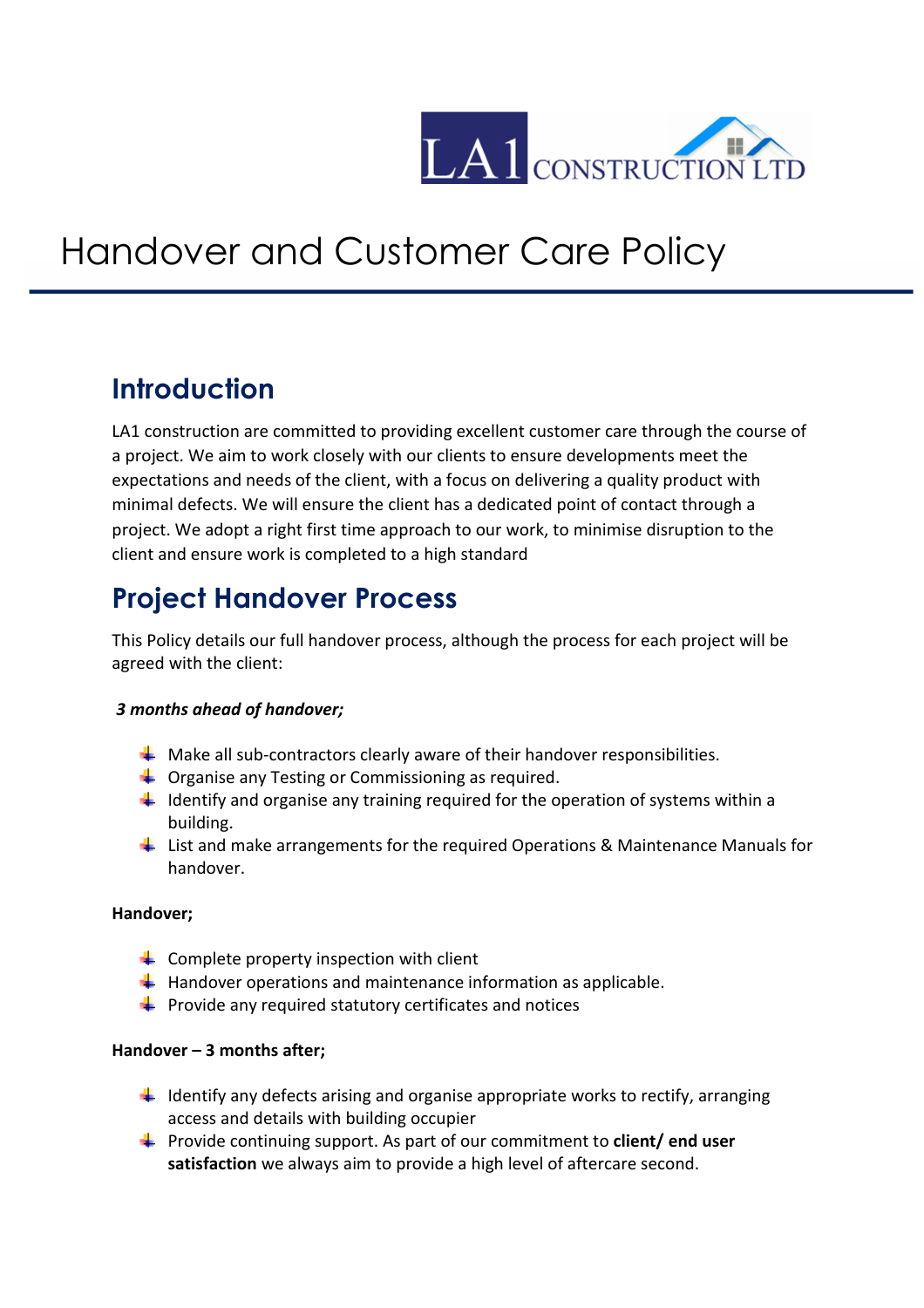- $\bigcup$  Final training and commissioning.
- *6–12 months following handover;* up to the end of the agreed liability period:
	- $\frac{1}{2}$  Building walk-rounds.
	- $\frac{1}{2}$  End of defects period review.

### **Defects**

We have a comprehensive process for minimising and addressing any:

- *Proactive building checks;* carried out regularly to actively search for potential defects.
- *Consistent sub-contractors;* used to remedy defects are the same as those originally used.
- *Lessons learnt;* we will continue to seek building data from the building's Facility Managers to establish the best ways of working to implement on projects going forward.

# **Customer Care**

We are committed to meeting the needs of clients and customers in a responsive and flexible manner, ensuring that high quality standards are achieved throughout all stages of a project.

We are dedicated to achieving Customer Satisfaction with a clear objective of long-term relationships and committed to a problem-solving partnering approach.

Our Customer Care Initiatives include;

- **↓** A fully managed Complaints Procedure
- $\blacksquare$  Training and Development of staff
- $\leftarrow$  Recruitment Policy
- $\Box$  Implementation and monitoring of our Equal and Diversity Policy
- $\downarrow$  KPI's monitoring our performance
- $\ddot{\bullet}$  Identifying customer's special needs
- $\triangleq$  Company embossed clothing and vehicles

#### **Complaints**

The Company recognises that timely resolution of complaints is an important factor in good company management and is an essential tool for self improvement. All complaints reported to the Company will be recorded and will be forwarded to a senior member of staff for them to make an assessment of the complaint and what action is to be undertaken. Within the assessment they will indicate a time period to rectify the immediate problem and